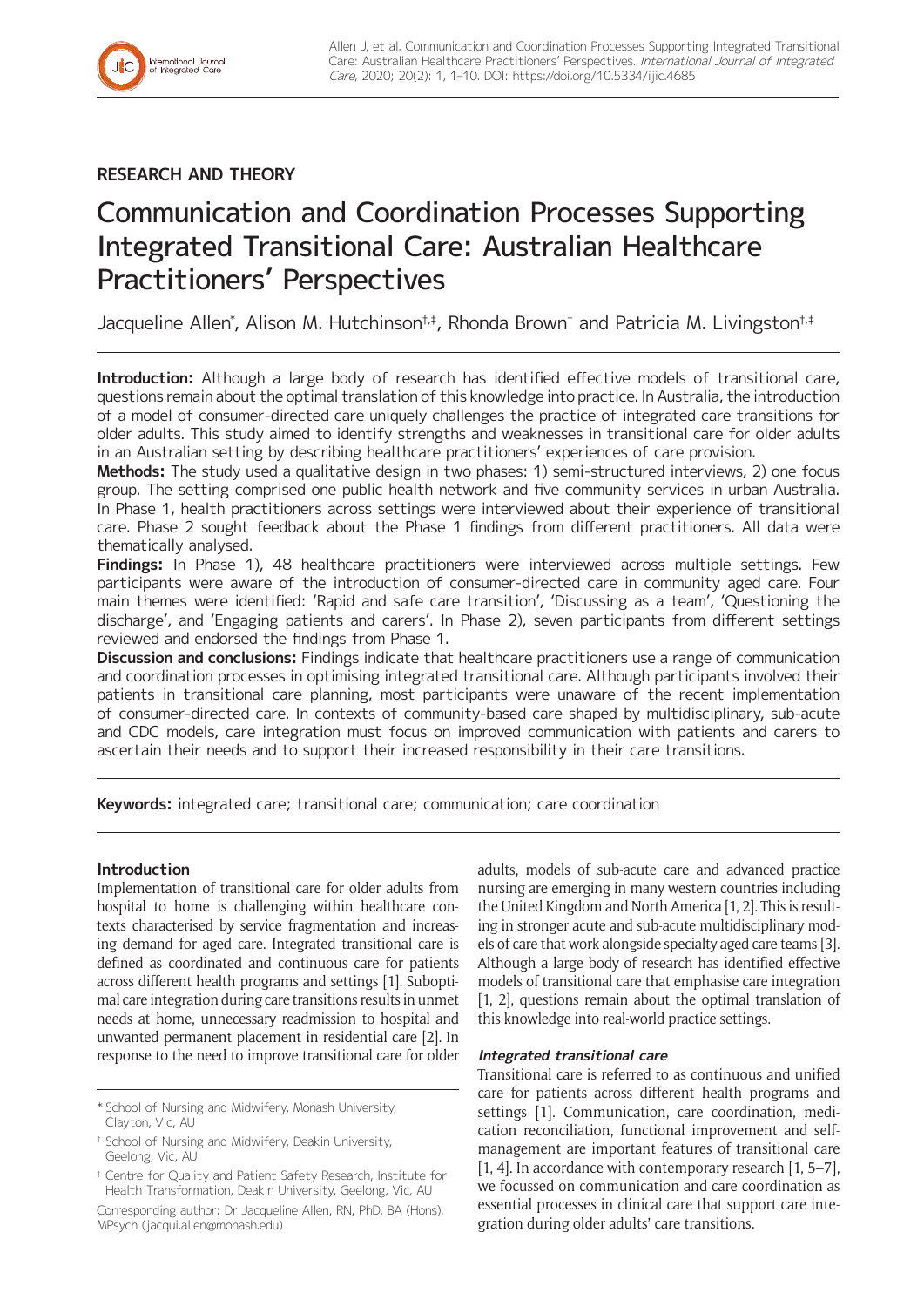Integrated transitional care for older adults with chronic illnesses is a focus of healthcare improvements in many Western countries [6, 8, 9]. In the UK, the National Health Service developed Health Trusts to improve care integration for patients, including transitional care, with an emphasis on enhanced communication and care planning between health practitioners in acute, sub-acute and community care, and on service efficiency [10]. Initiatives have also been implemented to improve transitional care for older adults in Europe [11] and the United States [12].

Previous studies have found that compared with usual care, formal transitional care interventions including discharge assessment, planning, care coordination, communication, medication reconciliation, and self-management reduce length of stay and re-admission rates, and improve patient satisfaction with care [7, 13]. Two well-researched US-based models of care, the Care Transitions Intervention [4] and the Transitional Care Model [1] have been influential in re-orienting health services towards the importance of self-management and advanced practice nursing support. Other studies of transitional care have explored care integrated with multidisciplinary teams and aged care teams, and found reduced readmission rates and reduced functional decline in older adults [2, 11].

## **The Australian context**

In Australia, health and aged care are characterised by service fragmentation [14]. Health and aged care are provided by multiple services and funded through varying state and federal government programs; for example, public hospital networks provide in-patient, outpatient, acute care, subacute care and some community-based services [14, 15]. In Australia, the public health insurer, Medicare, funds or partially funds a range of health services including general practice (family medicine/physician) services [16].

In 2015 in Australia, community-aged care underwent major reforms with the implementation of a consumerdirected care (CDC) model and the Commonwealth Home Support Program [17, 18]. In this model and program, older adults and their carers can access high-level aged care packages, and a range of personal and respite care services through local councils. Despite their many benefits, these reforms also resulted in de-implementation of publically funded community-based professional healthcare services such as district nursing without additional funding for healthcare professionals in general practice [19].

Despite improvements in knowledge due to previous research and practice initiatives, optimal implementation of integrated care, as supported by communication and care coordination, during older adults' care transitions remains problematic in real-world practice [2, 5]. In Australia, increasing service fragmentation and the introduction of the CDC model uniquely challenges the practice of care integration in older adults' care transitions. Older adults and informal carers have greater responsibility in decision-making including navigating and negotiating their care transitions.

#### **Aim**

The aim of this study was to identify implementation strengths and weaknesses in integrated transitional care for older adults in an Australian setting by describing how

healthcare practitioners experience care provision across acute, sub-acute and community care programs.

## **Theoretical Framework**

This study is theoretically underpinned by social constructivism (constructivism). Constructivism is understood as social processes simultaneously creative of and created by people through interactions with their social context and with each other [20]. In this theoretical framework, experience is understood as relational to social context; therefore experience is socially constructed [20, 21]. Social contexts in healthcare can include care approaches that are shaped and influenced by organisational and political imperatives such as those driving fast hospital throughput and early discharge. User experience in healthcare, including transitional care, is itself a social process [20, 21]. User experience typically refers to the experience of patients. However, as healthcare practitioners apply transitional care interventions, in the current study they were recognized as users. The social process of user experience in transitional care formed the principal meaning unit for data analysis.

#### **Methods**

A qualitative, exploratory design comprising two phases was used. Phase 1 focussed on ascertaining healthcare practitioners' experiences of transitional care provision using semi-structured interviews. Phase 2 sought feedback about the Phase 1 findings from different practitioners, a patient and a carer using a focus group. In accordance with recommendations regarding qualitative health research [20, 22], we included Phase 2 as part of the validation process to confirm findings from semi-structured interviews undertaken in Phase 1.

Healthcare practitioners were licensed to practice in their respective healthcare or allied healthcare profession in accordance with relevant Australian legislation and as certified by the Australian Health Practitioner Regulation Agency. Healthcare practitioners included registered nurses, enrolled nurses (licensed practical nurse), and medical practitioners and physicians. Allied health practitioners included physiotherapists (physical therapists), pharmacists, social workers, case managers and occupational therapists.

Both phases of the study were part of a larger study aiming to develop a communication tool for use by health practitioners, patients and caregivers [23, 24]. As patients and caregivers were the end users, it was important to include their perspectives in the Phase 2 focus group regarding the communication tool that was developed. In this paper, health practitioners' perspectives are presented.

## **Setting**

As health and aged care are fragmented in Australia, multiple organisations and settings were included: a large metropolitan public healthcare network, two communitybased home care services and three general practices in the Australian city of Melbourne. To maximise sampling variation, healthcare practitioners from a range of disciplines were recruited from two inpatient sites in the public health network. In addition, participants were recruited from two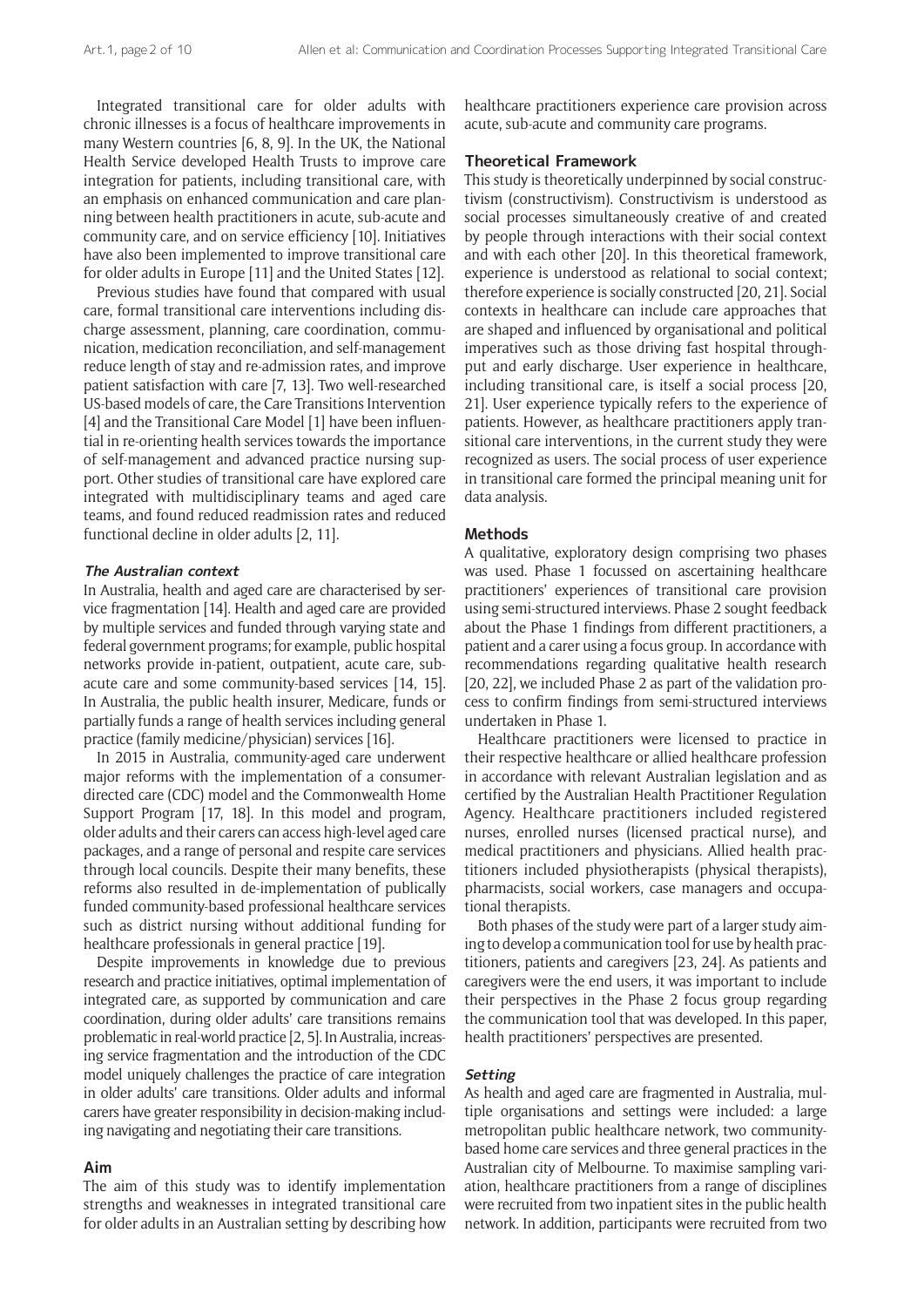community-based home care services focussed on community nursing and aged care, and general practice.

## **Phase 1: Semi-structured interviews**

## Participants

Purposive sampling, using maximum variation for healthcare discipline and setting, was used to select participants for a semi-structured interview and included multidisciplinary practitioners across acute, sub-acute and community settings. To be included, healthcare practitioners needed to be employed by a participating organisation and providing transitional care to older adults and their carers. Management at each site was invited by the research team to contact health practitioners who provided transitional care to older adults in order to ascertain practitioners' interest to learn more about the study. Interested health practitioners were sent a copy of the Participant Information and Consent Form, demographic questionnaire and interview guidelines by the research team. The first author explained the study and participation to interested practitioners, invited the practitioner to complete the demographic questionnaire to establish eligibility to participate, and a suitable time/date was scheduled for the interview.

Permission was requested from patients who had participated in an earlier study [24] for the first author to contact their general practitioner (family physician). The first author invited general practitioners to participate in the study and sent the Participant Information and Consent Form, demographic questionnaire and interview guidelines by email. The first author then contacted the general practitioner by telephone and explained participation in the study using the Participant Information and Consent Form and invited the practitioner to complete the demographic questionnaire to establish eligibility to participate. A time/date was scheduled for the interview.

## Data collection tools

Data collection instruments included a demographic questionnaire and a semi-structured interview guide, including questions regarding participants' experiences of providing transitional care: (1) What do you know about the transition of older adults from hospital to home? (2) What is the best thing that has happened in the transition of older adults from hospital to home? (3) What is the worst thing that has happened in the transition of older adults from hospital to home? Additional prompts included: What do you value in relation to transitional care? What is missing in transitional care?

The interview guide was informed by previous reviews [7, 25], and recommendations from Bate and Robert [21]. Data were collected over a 12 month period from 2015– 2016 including the period during which CDC was initiated in Australian community aged care [17]. From individual interviews, similar codes and categories emerged and saturation was deemed to be reached after 30 interviews. An additional 17 interviews were conducted across the range of settings and services to confirm data saturation.

## Procedure and data collection

The first author conducted face-to-face semi-structured interviews in participants' place of employment during a scheduled meal break or in an office at Deakin University. In all, 45 healthcare practitioners agreed to participate. Three general practitioners agreed to participate. Two general practitioners were interviewed face-to-face and one was interviewed by telephone. The semi-structured interview guide provided a framework for the interviews.

## **Phase 2: Focus group**

#### **Participants**

Participants were invited to take part in the focus group in a staff newsletter article introducing the study. Healthcare practitioners with a key role in transitional care at participating organisations were invited to participate. Patients and carers who had participated in another part of the study [24] were invited to take part in the focus group.

#### Data collection tools

The focus group interview guide was developed from guidelines provided by Bate and Robert [21]. In the focus group, a summary of the themes from the interview findings was presented and the questions 'Do the findings make sense? How/how not?' were used to guide the discussion. The focus group was conducted in April 2016.

#### Procedure and data collection

A total of seven participants took part in the focus group: a patient, a carer, one health provider who was also a carer, one healthcare practitioner from acute care, two from sub-acute care, and one from a community-based program. Participants who were interested to take part were sent the Participant Information and Consent Form and relevant details about the focus group date, time and location. Written consent to participate was sought at the focus group and demographic information was collected pertaining to participants' age, gender, healthcare practitioner discipline and employing healthcare service. The first author conducted the focus group with the support of an assistant to note observations.

#### **Ethical considerations**

Ethics approvals for Phases 1 and 2 of the study were obtained from the Human Research Ethics Committees at the participating healthcare services and Deakin University. Participants participated voluntarily in the study. Following an explanation of the study guided by the Participant Information and Consent Form, participants provided verbal and written consent. All data were de-identified. To preserve anonymity, identifying personal information was removed from transcripts.

#### **Member checking**

The interview data for Phases 1 and 2 reflect the experience of the participant at the time and place of the interview. In accordance with a social constructivist standpoint, experience is contextualized by time and place [20, 26]. The immediate time and place of the interview formed an important context that framed the data. Participants were not invited to check their transcripts because this would change the context of the interview. Themes derived from the semi-structured interviews were presented to focus group participants to support the consistency between the way participants and researchers perceived the data.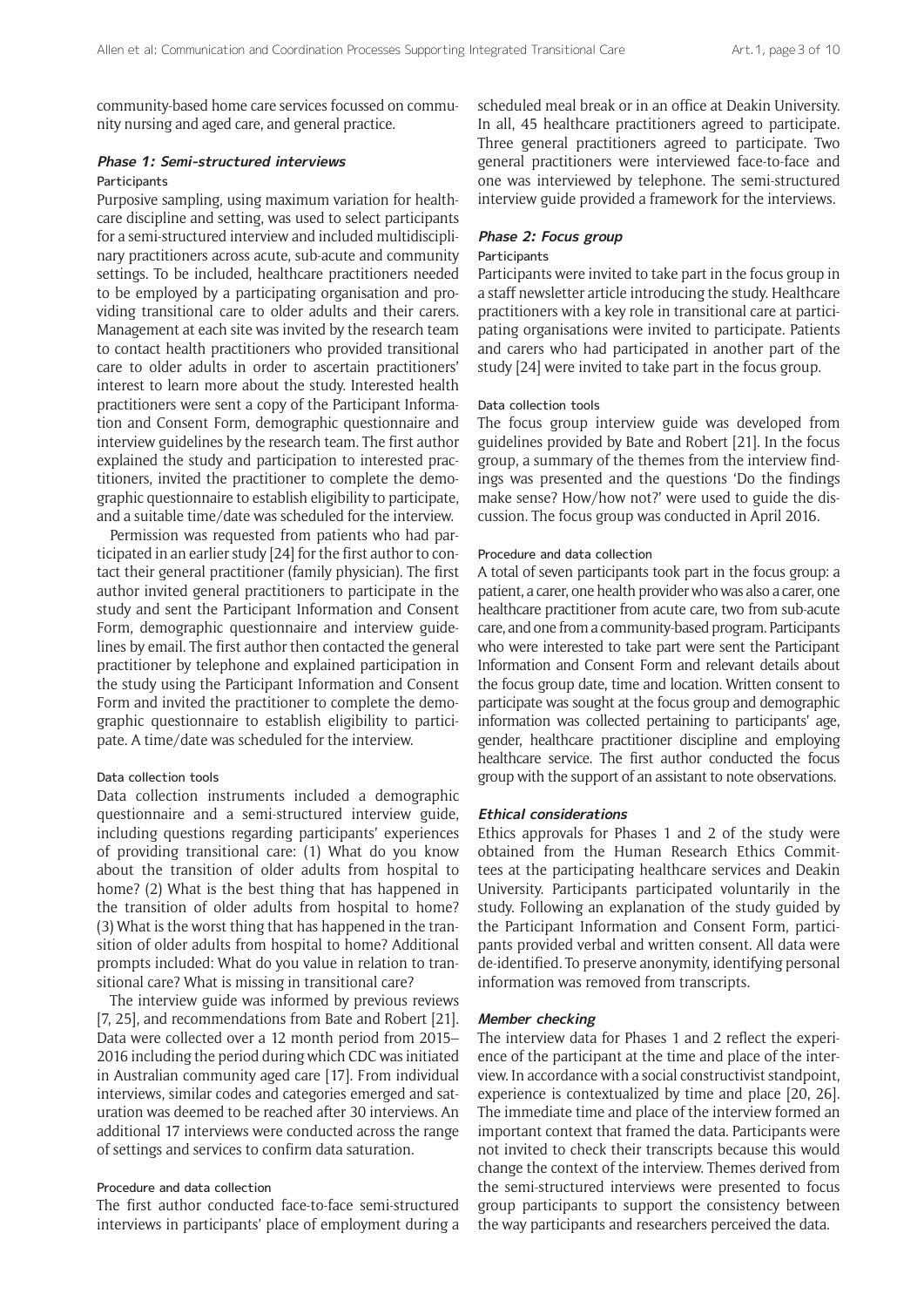#### **Data sets**

In both study phases, and with all participants' permission, semi-structured interviews and the focus group interview were audio-recorded for transcription and data analysis. The first author transcribed the semi-structured interviews. A professional transcriber transcribed the focus group recording. For Phase 1, all semi-structured interview transcripts formed the principal data set for analysis. In Phase 2, one focus group interview transcript formed the principal data set for analysis.

#### **Data analysis**

In study Phases 1 and 2, demographic information for participants was entered into Statistical Package for the Social Sciences (SPSS) version 21. Categorical data were analysed for frequencies, and continuous data were analysed using descriptive statistics. Qualitative data were analysed using inductive thematic analysis [27]. Using the research aim as a guide and supported by the Framework Approach, thematic analysis was an iterative process involving the comparing and contrasting of codes and categories within and between interviews and between participants [27, 28]. All participants were allocated pseudonyms.

## **Trustworthiness**

The credibility of the study was supported by prolonged observation occurring over the two phases of the study [20, 22, 29, 30]. Credibility is further supported by the triangulation of data from Phases 1 and 2 to give a multiperspective description of integrated transitional care [20, 22, 29]. Transferability is enhanced through thick description of the study context, which was the focus of the semistructured interviews conducted in Phase 1 of the study [20, 22]. The study findings and inferences have been tested for consistency through dependability checks [22] where all authors coded a random sample of 6 complete raw data files and partial data files from remaining interviews. All authors interrogated interpretations made by the first author in regard to Phases 1 and 2 of the study over a series of 6 meetings by reviewing the detailed audit trail documented by the first author during data coding and analysis of data categories. Confirmability was supported through the first author's use of field notes throughout data collection [29].

## **Phase 1 Findings**

Phase 1, involved 48 semi-structured interviews with healthcare practitioners from a range of disciplines working in one acute medical ward, one sub-acute rehabilitation ward, two community-based organisations and three general practices. Study participants were on average aged 44 years (SD 11.6 years, range 23 to 64 years), 40 (83.3%) were female and most participants ( $n = 38, 79.2\%$ ) spoke English at home. Study participants were from nursing, medicine and allied health, and were employed across a range of in-patient and community settings and programs with an acute, sub-acute or community-based care focus. In total, 48 practitioners participated in a semi-structured interview. Additional demographic information is presented in **Table 1**.

**Table 1:** Demographic Characteristics of Healthcare Practitioners ( $n = 48$ ).

| <b>Demographic information</b>                                     | Frequency (%) |
|--------------------------------------------------------------------|---------------|
| Country of birth                                                   |               |
| Australia                                                          | 37 (77.1)     |
| UK                                                                 | 2(4.2)        |
| India                                                              | 2(4.2)        |
| Other                                                              | 7(14.5)       |
| Highest qualification                                              |               |
| Diploma (TAFE)                                                     | 3(6.3)        |
| Bachelor                                                           | 31 (64.6)     |
| Graduate Certificate                                               | 6(12.5)       |
| Graduate Diploma or Master's                                       | 8(16.7)       |
| Discipline                                                         |               |
| Registered nurse                                                   | 25(52.1)      |
| Social worker                                                      | 8(16.7)       |
| Medical practitioner                                               | 7(14.6)       |
| Physiotherapist or occupational therapist                          | 4(8.4)        |
| Enrolled nurse                                                     | 2(4.2)        |
| Other allied health                                                | 2(4.2)        |
| Employer                                                           |               |
| Large public health network                                        | 33 (68.8)     |
| Community nursing service                                          | 7 (14.6)      |
| Aged care case management service                                  | 6(12.5)       |
| Private practice                                                   | 2(4.2)        |
| Current role                                                       |               |
| Registered nurse                                                   | 23 (47.8)     |
| Case manager                                                       | 8(16.7)       |
| Allied health practitioner                                         | 8(16.7)       |
| Medical practitioner                                               | 7 (14.6)      |
| Enrolled nurse (licensed to practice nurse)                        | 2(4.2)        |
| Participants by ward/program                                       |               |
| Acute medical ward                                                 | 12(25.0)      |
| Hospital in the Home                                               | 2(4.3)        |
| Geriatric Evaluation and Management<br>(rehabilitation) (GEM) ward | 8(16.7)       |
| Aged care consultancy and triage team                              | 3(6.2)        |
| Post-Acute Care (PAC)                                              | 4(8.3)        |
| Transition Care Program (TCP)                                      | 3(6.2)        |
| Aged care case management                                          | 6(12.5)       |
| District nursing                                                   | 7(14.6)       |
| General practice                                                   | 3(6.2)        |

Participants described their experience of providing integrated transitional care to older adults and carers from hospital to home in terms of four main themes: 1) Rapid and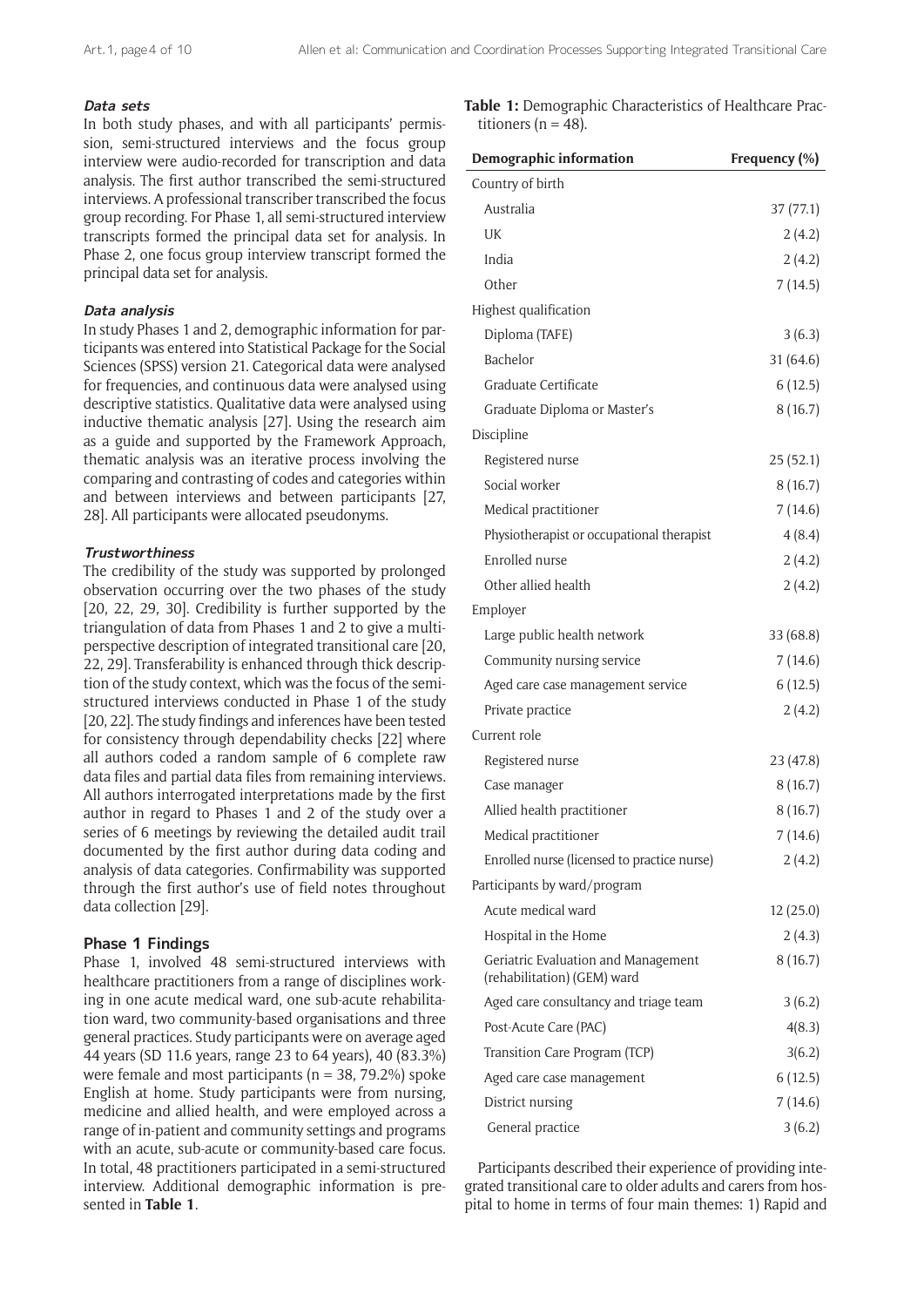safe care transition; 2) Discussing as a team; 3) Questioning the discharge; and 4) Engaging patients and carers. Participants in inpatient settings and general practice perceived that community-based healthcare professionals were accessible to older patients to support their care transitions. Most participants were unaware of reforms in community aged care and the introduction of the CDC model.

#### **Rapid and safe care transition**

All participants in all settings described their experience of providing transitional care in terms of the main theme 'Rapid and safe care transition'. They explained this further in three sub-themes: 1) Discharging early: transitioning to the right place; 2) Communicating against the system; and 3) Re-admitting early.

All participants in the inpatient acute and rehabilitation wards reported that their aim was to maximise bed availability, and prevent harm. They perceived that due to the efficiency pressures, there was a need to discharge patients from the ward as quickly as possible to the most appropriate destination. They explained that when patients were too sick to be discharged from the acute ward, the senior nurse needed to defend this decision with management.

"So on days when there are lots of unwell patients, who are medically unstable, you might have one discharge. And you have Access on the phone saying, 'Come on, who else is going home?' No one is going home, they are all sick, you can't send them home!" (Maria, nurse, acute care)

Most inpatient participants explained that it was not always possible for all involved parties to communicate about transitional care. They said that it was particularly difficult to communicate effectively with communitybased practitioners and carers.

"Discharge planning can go astray. Because there is a disconnect between acute care, general practitioners, primary care, carers, the whole gamut. We don't have one communication tool that everybody can look into and be aware of." (Rachel, nurse, sub-acute care)

Most participants explained that early re-admission following transition home was one of the worst outcomes. According to participants, the push for hospital beds could result in problems with transitional care due to insufficient time and resources to conduct assessment and care planning.

"When the patient actually ends up back in again. And you think that the patient is doing pretty well and will be able to perform well at home again. This is disappointing and it's a bit depressing as well." (Joanne, nurse, acute care)

#### **Discussing as a team**

Most participants in acute and sub-acute settings described multidisciplinary team discussion as a solution to 'Rapid and safe care transition'. Discussing as a team was characterised by two subthemes: 1) Raising concerns, and 2) Putting it all together.

According to participants in acute and sub-acute care, problem solving care transitions for adults with complex care needs involved multidisciplinary team collaboration. They considered that regular multidisciplinary team meetings in acute and sub-acute care programs and wards facilitated integrated transitional care because different perspectives from different disciplines were voiced and considered.

"So we go through each patient with the registrar that outlines the medical plan and we discuss as a team. What the plan is as well. … We raise concerns that we have, we raise the patient's perspective, what the patient wants. And then it's discussed as a team what the plan is." (Margaret, allied health, acute care)

Some participants in acute and sub-acute care, perceived that although practitioners valued and listened to comments from each member of the multidisciplinary team, they could also have discrepant views and practitioners could assert different opinions about the focus of the transitional care plan.

"… once everyone got together most of the time it could get quite fiery. The doctors would see something completely differently from what allied health would see. Allied health would be like they've come in three times in the past. And the medical team well, their white cell markers are fine so we're happy for them to go. We're like No! It can get quite heated." (Rowena, nurse, acute care)

Many participants commented that practitioners needed to engage in team discussion in order to reconcile their discipline-specific assessments against those of other disciplines.

"Most times I think we get it right, because you are not making your decisions solely on the basis of your nursing assessment. You get your OT, your physiotherapist, your social work, your medical assessments happening as well. But the process is very quick and I don't necessarily think that the acute care environment allows the patient the time to really declare their true abilities." (Amy, nurse, sub-acute care)

Participants in community and general practice, and some participants in acute and sub-acute care noted there was a need for improved collaborative assessment about aged care issues.

## **Questioning the hospital discharge**

All participants in community-based services and some participants in sub-acute care programs explained how they questioned the hospital discharge plan in order to ensure that it was effective in the home environment. This theme was characterised by two sub-themes: 1) Linking with the hospital; 2) Being in their own environment.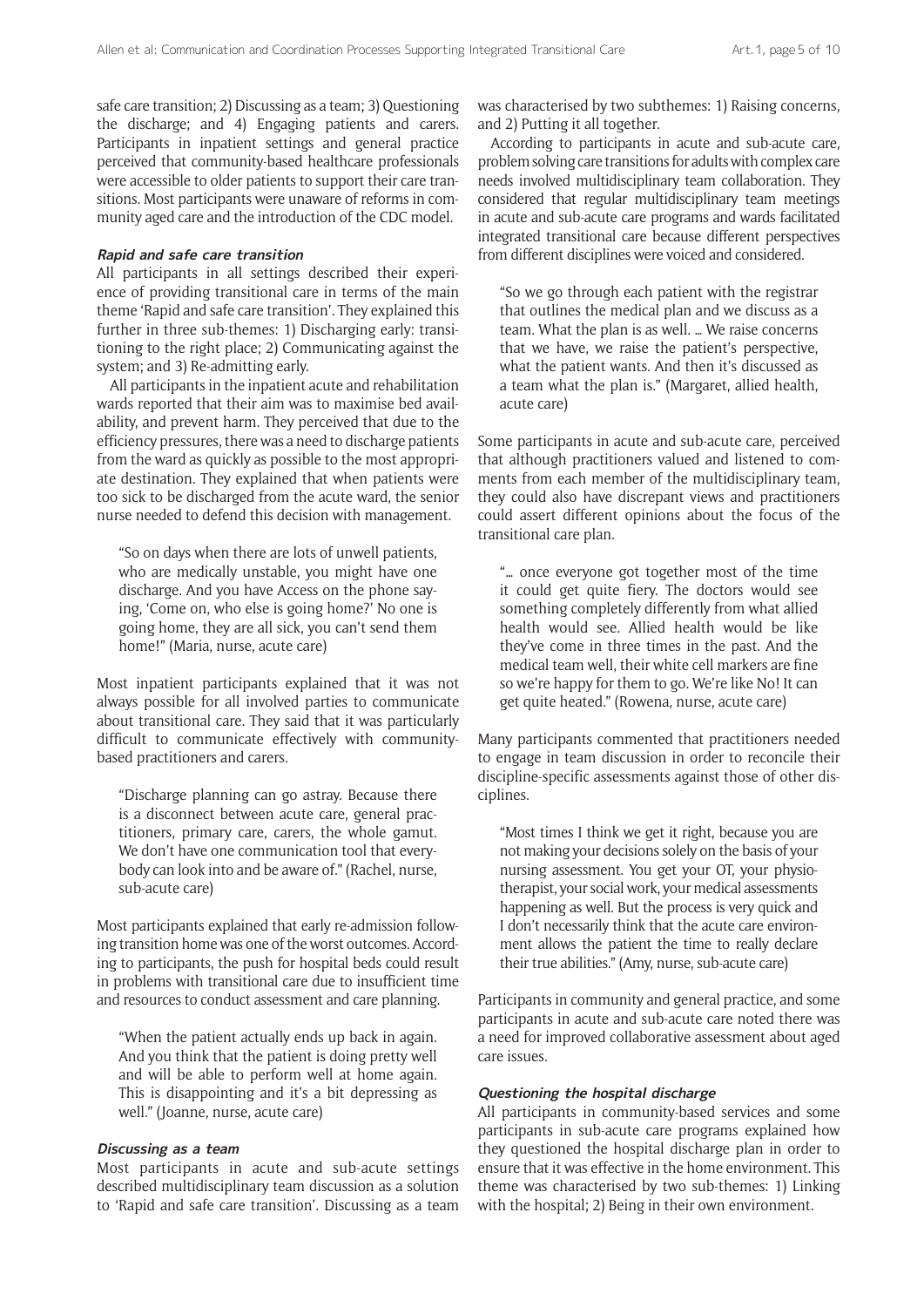All community nurses noted their point of contact was the community nursing liaison service co-located in the health network. They perceived that the liaison community nurses advocated and negotiated transitional care planning with the multidisciplinary teams.

"Liaison for [community nurses] is like the representative from [the service] to make sure that all of the discharge needs are provided. And that's our person that we can go to if it's been a client who has gone back to hospital and we want to try and influence the discharge." (Joan, allied health, community nursing organisation)

Many aged care case manager participants commented that they used the strategy of finding one health practitioner in the in-patient setting as a point of contact to have some influence in the discharge plan.

"I'll find a point of contact and make that one person my point of contact…Whether that is the head nurse or social worker." (Sally, case manager, community aged care)

All community-based participants explained that they needed to question the follow-up components of the transitional care plan and re-assess the person at home during a home visit because the person's care needs had changed. In contrast to many ward-based participants, all community-based participants perceived that when the person was ready for hospital discharge, this meant that they were also functionally safe at home.

"A man recently sent home from hospital was on insulin and he was sent home with three different types of insulin, he had no idea which one he was on…He didn't have any idea how to work his blood sugar machine. He didn't know anything about what to do if he had a hypo [hypoglycaemic episode]. I mean supposedly the diabetic educator (sic) had seen him. But when I saw him he was quite muddled. And he didn't appear to have knowledge or confidence." (Anna, nurse, community)

### **Engaging patients and carers**

Most participants explained that they engaged patients and carers in transitional care in response to the problem of 'Rapid and safe care transition'. They explained this theme in three sub-themes: 1) Considering patients' wants and needs; 2) Family are an amazing resource; and 3) Maintaining independence.

Most participants reported that they considered their patients' wishes and needs in transitional care by discussing the patient's goals, expectations and concerns. They commented that they needed to listen, be empathic, and respect that the person's and family's/carers' wishes could be different from those of the healthcare practitioners.

"We consider their wants and their needs and we always think about the patient first and their family. We respect what they might like and if we have an opinion that they might not be safe to return home, but they are adamant that they want to return home, we'll facilitate that the best way that we can." (Michelle, allied health, acute care)

Some participants commented on difficulty considering patient and family wishes given restrictions in resources.

"It is really important to let them know right from the beginning that when our program finishes I cannot guarantee ongoing services. And that is really challenging because you can see in people's faces 'what are we going to do'?" (Melanie, case manager, community-based sub-acute care)

According to most participants, family and carers were the main supports for the person and it was essential to engage them in discussion about transitional care.

"Family are an amazing resource and our first go-to along with the general practitioner in terms of collateral history… The family members are often the ones making the decisions on their behalf, either formally or informally." (David, medical practitioner, aged care consultancy)

Many participants reported that their patients wanted to be at home and it was therefore important to discuss selfcare education, support their return to independence and minimise actions that could limit independence. Deanna, allied health from acute care, commented on the need to support patients' independence at home in regard to medications:

"You don't want to take away someone's independence either… So take away the responsibility of managing their own medications and put them on a [dose administration container] they start losing touch with what they are actually taking and then they are not engaged anymore."

Findings from the semi structured interviews are presented in **Figure 1**.

## **Phase 2 Findings**

In Phase 2, one focus group was conducted with seven participants including five practitioners. One patient and one informal caregiver also participated in the focus group. Participants were aged 52 years on average (range 27 to 76 years). Most participants were female (6) and most were born in Australia (5). Participant healthcare practitioner were acute, sub-acute and community settings. One practitioner was also a carer. Following analysis of the transcript data, two main themes were identified: 1) Needing bed access; and 2) Service navigation. Participants reported agreeing with the interview findings.

All participants referred to 'needing bed access' as the major problem that required addressing in transitional care. In acute care, the goals were to ensure the efficient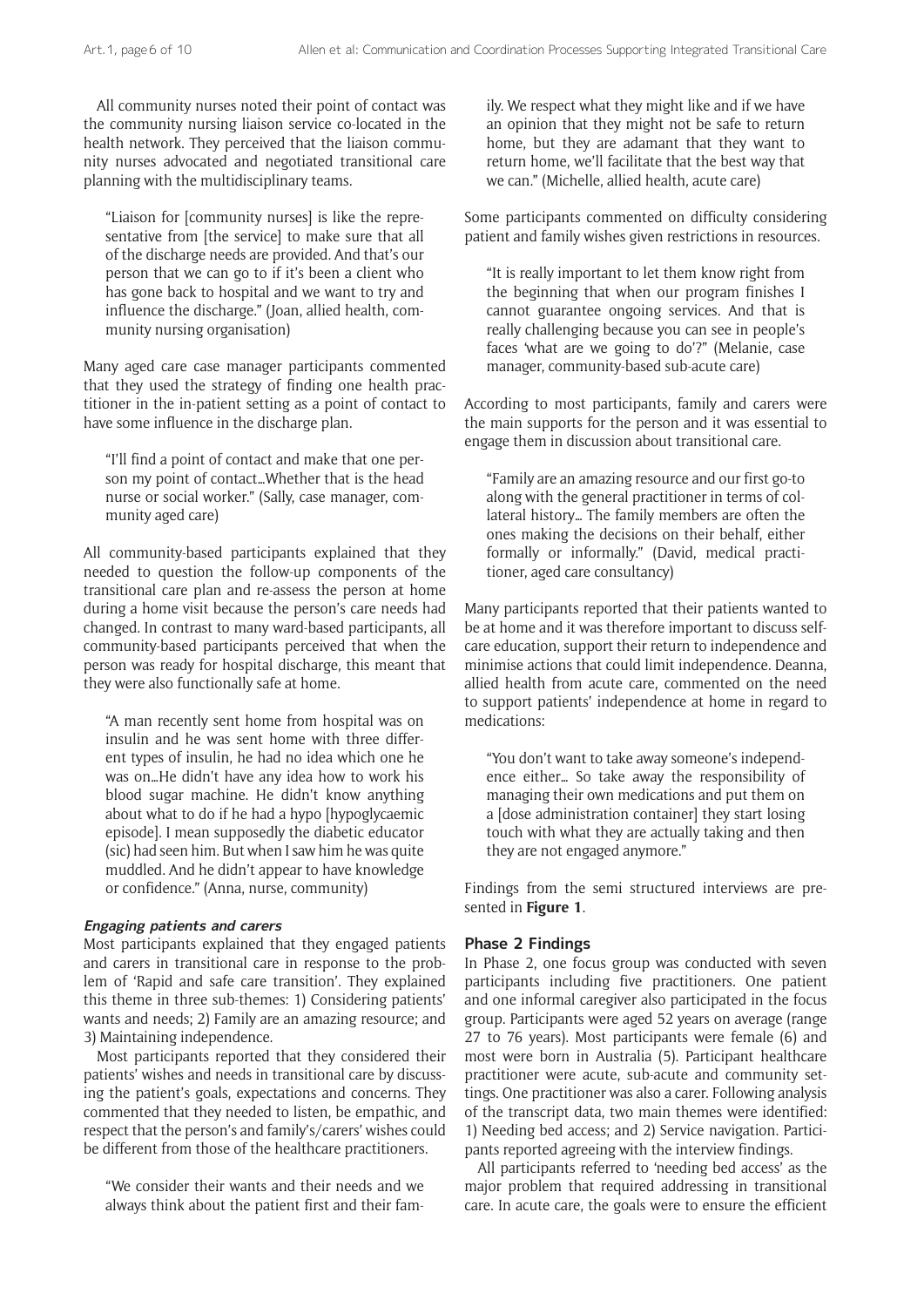

**Figure 1:** Model of interrogative social processes in integrated transitional care.

flow of patients through the healthcare system, safe discharge and the avoidance of early readmission.

"Within four hours we have got to have patients in and out of emergency departments. That could be back home or up into the wards. So everything we do within the acute environment now is very much focused on trying to meet those targets, get patient flowthrough." (Catherine, a healthcare practitioner in sub-acute care)

According to participants, there was limited time to discuss and communicate with community-based practitioners regarding important information about the person and this increased the risk of early readmission to hospital. Several participants from sub-acute and acute care settings explained that healthcare practitioners used a range of service navigation strategies in response to needing bed access. These strategies included assessment; discussion and coordination by multidisciplinary and aged care teams, and engagement and education of patients and carers.

## **Discussion**

Findings from the current study indicate strengths and weaknesses in integrated transitional care for older adults in an Australian setting. Strengths include the range of communication processes used by participant healthcare practitioners across settings and programs to optimise care integration and successful care transitions. The main weakness identified was the limited understanding of pending changes in community-based aged care to a CDC model, and the related increase in responsibility for older adults and their informal carers in their own transitional care.

Findings from Phases 1 and 2 of the study suggest that according to study participants the fundamental social problem to be solved in transitional care of older adults from hospital to home is a systems problem of early discharge and fragmented services. This is a common finding across many other studies in transitional care [13].

Findings from Phases 1 and 2 of the current study further indicate that healthcare practitioner participants perceived that the social processes of interrogation, including discussion, questioning and patient engagement, were essential to effective communication and coordination of care to navigate transitions across settings and disciplines. In developing the discharge plan, health practitioners in the inpatient setting discussed as a team to raise concerns and to reconcile differences. Practitioners outside the healthcare network including those in the community questioned the hospital discharge plan through their use of questions to influence the plan and also to translate the plan into the home. Across settings and services, practitioners engaged patients and carers to establish goals, build relationships, discuss the plan and provide education. Participants reported that they engaged in patient education with an expectation that healthcare practitioners would be accessible to patients at follow-up.

Transitional care has been identified as an important clinical process that indicates the quality of care integration across services and settings [13, 14]. Previous studies have also found that communication and care coordination were central to the effectiveness of transitional care [1, 2, 31]. Recent research by Valentijn et al. [9] and Banfield et al. [8] introduces a taxonomic understanding of integrated care in primary care contexts. Findings from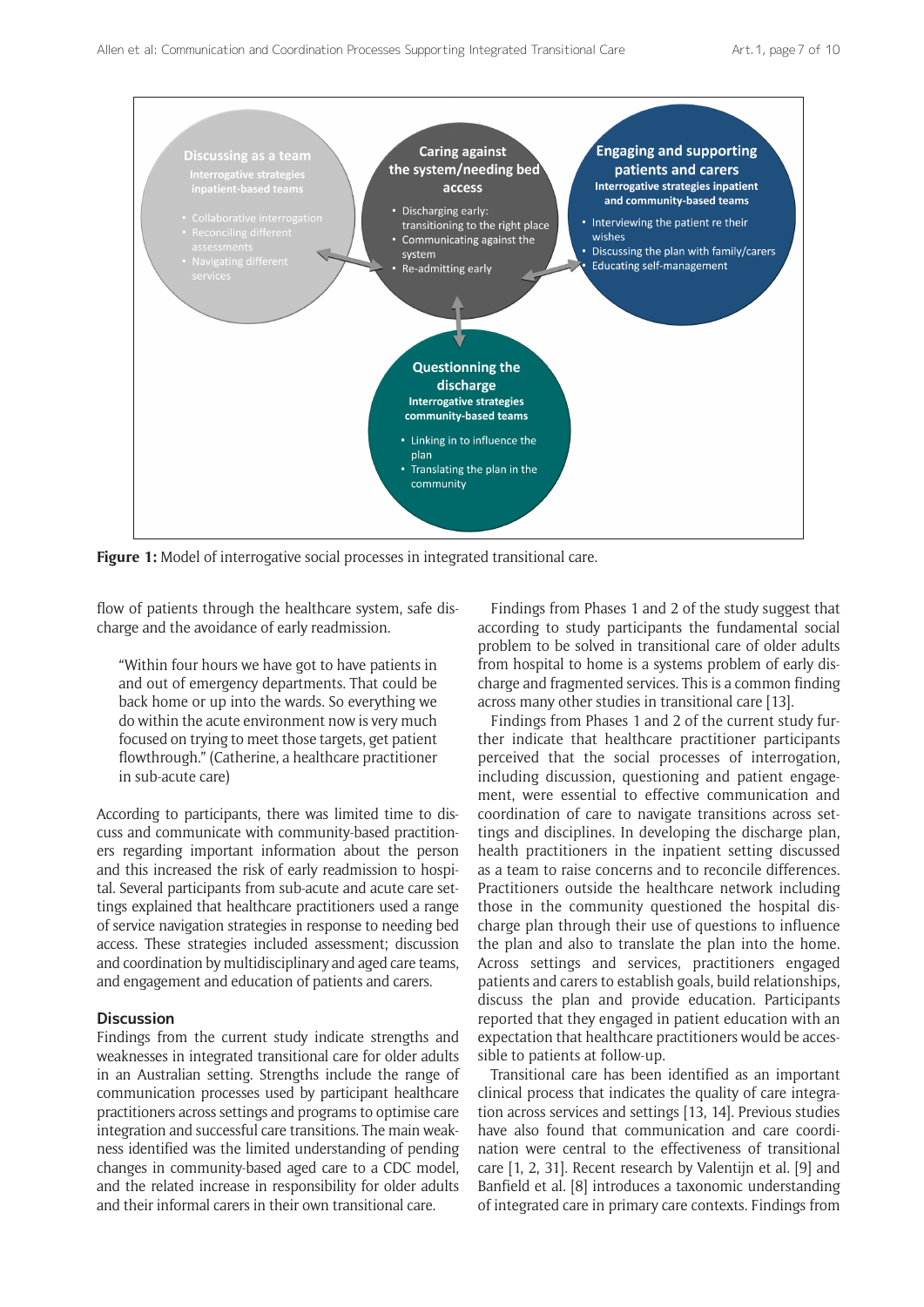the current study expand on this research by highlighting communication and care coordination processes of discussion, questioning and patient engagement that are employed by practitioners at the clinical care level. Although practitioners in different settings adopted similar communication and coordination processes, they used different strategies to navigate care across settings. The strategies were dependent upon the systems-based barriers they encountered in either inpatient or community settings. This indicates that practitioners need to use and apply communication and coordination skills as part of an adaptive problem solving process during older adults' care transitions.

Findings from the current study and from previous research emphasise that future implementation initiatives in transitional care must focus on supporting communication processes of discussion, questioning and patient engagement, between practitioners in all settings and programs, and with patients and informal carers. However, this is complicated in the Australian context by recent changes in community-based aged care.

In accordance with community expectations for greater consumer choice and control in their health and aged care, in 2015 the Australian federal government undertook substantial reforms in community aged care including investment in consumer-directed models of communityaged care [17, 32, 33]. Concurrently, discharged patients were required to self-refer for long-term aged care in the community, and some publicly funded models of community care including professional district nursing were de-funded [17]. This occurred without substantial funding increases for service navigation, professional nursing or allied health in general practice. Notwithstanding the many benefits of CDC for older adults and their informal carers, the shift to CDC has increased responsibility for older people and their informal carers in their own care, including transitional care [17]. Yet, findings from the current study indicate that most participant healthcare practitioners in the inpatient setting and in general practice assumed that follow-on professional support would be available to their patients following discharge. Few participants were aware of the reforms and implementation of CDC and the associated increase in responsibility for patients and informal carers in transitional care or additional supports that they might require to negotiate and navigate their own care transition. Participants in inpatient care and general practice did not explain any planned changes in assessment of older adults in relation to self-care abilities including those related to discharge, service navigation and care transition back to the community.

## **Further research**

Further research is warranted to determine how to best support healthcare professionals in assisting patients and informal carers to negotiate and navigate their transitional care. This may include the development and implementation of tools and communication aids to support assessment of self-management in relation to chronic disease. New roles and models for healthcare practitioners

may require development and evaluation in inpatient and community settings such as general practice to support service navigation for older adults and their informal carers experiencing care transitions.

#### **Study strengths and limitations**

The research comprised semi-structured interviews, which supported a detailed and rich description of participants' experiences of provision of transitional care to older adults. Because participants were purposively selected, it cannot be claimed that findings represent the experiences of all healthcare practitioners. Data saturation would suggest the themes were frequent experiences among multidisciplinary and multi-site participants. The study included participants in in-patient acute medicine, rehabilitation, and community care programs. Application and transfer of findings to other programs, such as surgical services, cannot be claimed. However, our findings may have transferability to similar contexts of care elsewhere.

#### **Conclusions**

The findings from this Australian study have implications for transitional care. Healthcare practitioners use a range of discussion, questioning and patient engagement processes to communicate with each other and with patients and carers, and to coordinate transitional care. In Australia, communication skills are part of the educational preparation and continuing education of healthcare practitioners, however the degree to which this education is focussed on improving negotiation and navigation of care transitions for and with older adults is unclear. Most participants were unaware of pending changes related to the implementation of a CDC program in community-based aged care. Findings from the study highlight the need for health practitioners to adapt their care coordination and communication practice to an evolving care context of stronger expectations that older adults and their informal carers will take greater responsibility for their own care in the community. In care transition contexts shaped by multidisciplinary teams, sub-acute care and consumer-directed care, health practitioners should focus on supporting older adults and their informal caregivers to navigate their own care transitions. To improve care integration during older adults' care transitions, health services organisations and planners should adapt systems to support health practitioners in assessment of patients' self-care abilities regarding negotiation and navigation of their own care transitions.

#### **Acknowledgements**

We gratefully acknowledge all participants in this study and the support of Eastern Health, RDNS, Baptcare and participating general practices. We acknowledge support from Deakin University and the Deakin School of Nursing and Midwifery.

#### **Reviewers**

Anne McMurray AM, RN, PhD, FACN, Emeritus Professor, School of Nursing and Midwifery, Menzies Health Institute Queensland, Australia.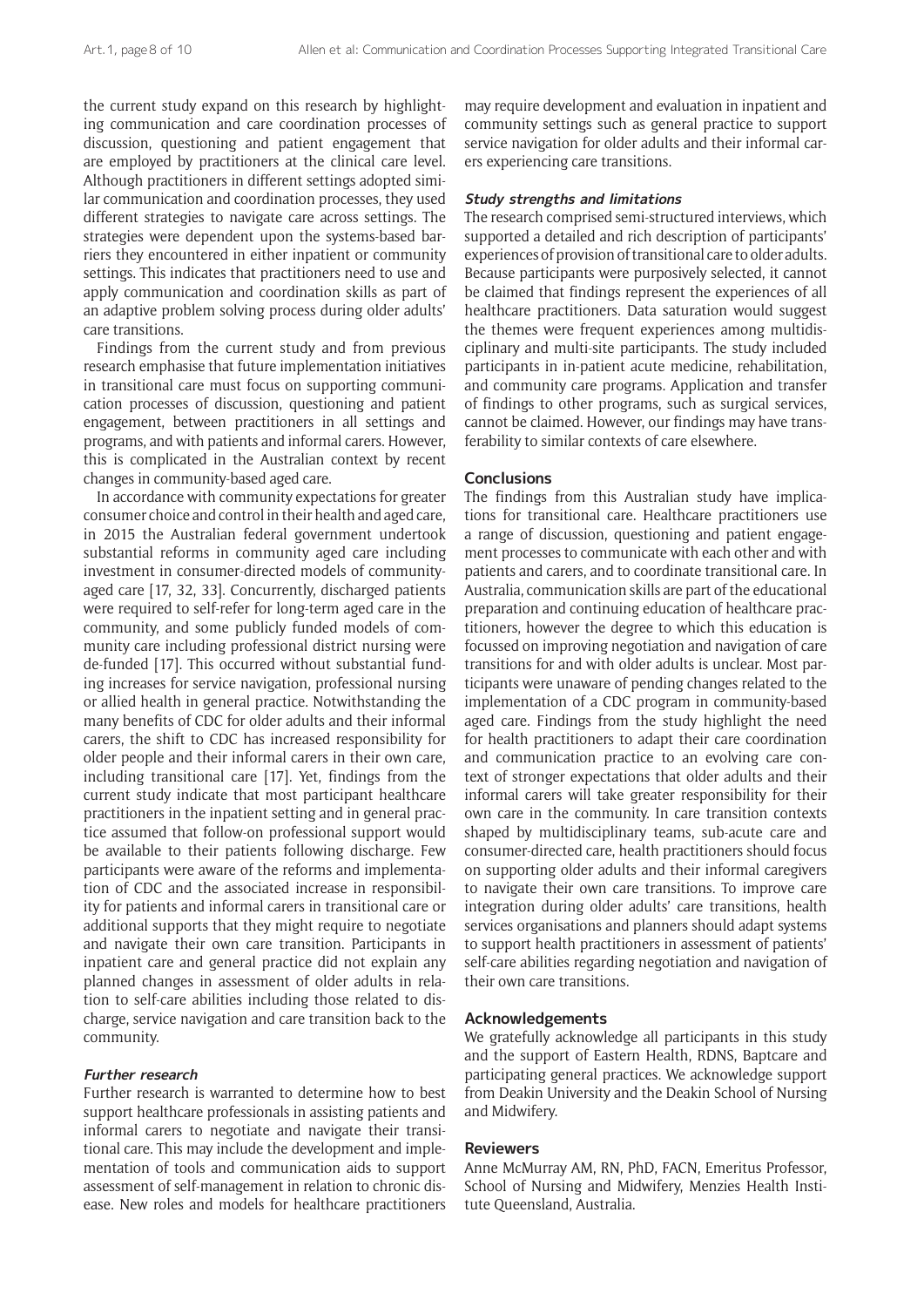Ronald Uittenbroek PhD., Head of school, school of nursing, Windesheim university of applied sciences, The Netherlands.

## **Competing Interests**

The authors have no competing interests to declare.

## **References**

- 1. **Naylor MD, Brooten DA, Campbell RL, Maislin G, McCauley KM, Schwartz JS.** Transitional care of older adults hospitalized with heart failure: A randomized, controlled trial [corrected] [published erratum appears in *J AM GERIATR SOC*, 2004 Jul; 52(7): 1228]. *Journal of the American Geriatrics Society*, 2004; 52(5): 675–84. PubMed PMID: 2004190038. DOI: [https://doi.org/10.1111/](https://doi.org/10.1111/j.1532-5415.2004.52202.x) [j.1532-5415.2004.52202.x](https://doi.org/10.1111/j.1532-5415.2004.52202.x)
- 2. **Hickman LD, Phillips JL, Newton PJ, Halcomb EJ, Al Abed N, Davidson PM.** Multidisciplinary team interventions to optimise health outcomes for older people in acute care settings: A systematic review. *Archives Of Gerontology And Geriatrics*, 2015; 61(3): 322–9. PubMed PMID: 26255065. DOI: [https://doi.org/10.1016/j.archger.](https://doi.org/10.1016/j.archger.2015.06.021) [2015.06.021](https://doi.org/10.1016/j.archger.2015.06.021)
- 3. **Ham C, Imison C, Goodwin N, Dixon A, South P.** Where to next for the NHS reforms? The case for integrated care. London: The Kings Fund; 2011.
- 4. **Coleman EA, Parry C, Chalmers S, Min S.** The care transitions intervention: Results of a randomized controlled trial. *Arch Intern Med*, 2006; 166. DOI: [https://doi.org/10.1001/archinte.166.17.1822](https://doi.org/10.1001/archinte.166.17.1822 )
- 5. **Bellon J, Bilderback A, Ahuja-Yende N, Wilson C, Altieri Dunn S, Brodine D,** et al. University of Pittsburgh Medical Centre Home Transitions Multidisciplinary Care Coordination reduces readmissions for older adults. *Journal of the American Geriatrics Society*, 2019; 67: 156–63. DOI: [https://](https://doi.org/10.1111/jgs.15643) [doi.org/10.1111/jgs.15643](https://doi.org/10.1111/jgs.15643)
- 6. **Cameron A, Lart R, Bostock L, Coomber C.** Factors that promote and hinder joint and integrated working between health and social care services: A review of research literature. *Health & Social Care In The Community*, 2014; 22(3): 225–33. PubMed PMID: 23750908. DOI: [https://doi.org/10.1111/](https://doi.org/10.1111/hsc.12057) [hsc.12057](https://doi.org/10.1111/hsc.12057)
- 7. **Allen J, Hutchinson AM, Brown R, Livingston PM.** Quality care outcomes following transitional care interventions for older people from hospital to home: A systematic review. *BMC Health Services Research*, 2014; 14: 1–27. DOI: [https://doi.](https://doi.org/10.1186/1472-6963-14-346) [org/10.1186/1472-6963-14-346](https://doi.org/10.1186/1472-6963-14-346)
- 8. **Banfield M, Jowsey T, Parkinson A, Douglas K, Dawda P.** Experiencing integration: A qualitative pilot study of consumer and provider experiences of integrated primary health care in Australia. *BMC Family Practice*, 2017; 18(2): 1–12. DOI: [https://doi.](https://doi.org/10.1186/s12875-016-0575-z) [org/10.1186/s12875-016-0575-z](https://doi.org/10.1186/s12875-016-0575-z)
- 9. **Valentijn P, Boesveld I, Van der Klauw D, Ruwaard D, Struijs J, Molema J,** et al. Towards

a taxomony of integrated primary care: A mixed methods study. *International Journal Of Integrated Care*, 2015; 15: e003. DOI: [https://doi.org/10.5334/](https://doi.org/10.5334/ijic.1513) [ijic.1513](https://doi.org/10.5334/ijic.1513)

- 10. **National Health Service.** The NHS in England UK: National Health Service; 2016 [cited 2016 October 22]. Available from: [http://www.nhs.uk/](http://www.nhs.uk/NHSEngland/thenhs/about/Pages/authoritiesandtrusts.aspx) [NHSEngland/thenhs/about/Pages/authoritie](http://www.nhs.uk/NHSEngland/thenhs/about/Pages/authoritiesandtrusts.aspx)[sandtrusts.aspx.](http://www.nhs.uk/NHSEngland/thenhs/about/Pages/authoritiesandtrusts.aspx)
- 11. **Legrain S, Tubach F, Bonnet-Zamponi D, Lemaire A, Aquino JP, Paillaud E,** et al. A New Multimodal Geriatric Discharge-Planning Intervention to Prevent Emergency Visits and Rehospitalizations of Older Adults: The Optimization of Medication in AGEd Multicenter Randomized Controlled Trial. *Journal of the American Geriatrics Society*, 2011; 59(11): 2017–28. PubMed PMID: 2011365955. DOI: [https://doi.](https://doi.org/10.1111/j.1532-5415.2011.03628.x) [org/10.1111/j.1532-5415.2011.03628.x](https://doi.org/10.1111/j.1532-5415.2011.03628.x)
- 12. **Zuckerman RB, Sheingold SH, Orav EJ, Ruhter J, Epstein AM.** Readmissions, Observation, and the Hospital Readmissions Reduction Program. *The New England Journal Of Medicine*, 2016; 374(16): 1543–51. PubMed PMID: 26910198. DOI: [https://](https://doi.org/10.1056/NEJMsa1513024) [doi.org/10.1056/NEJMsa1513024](https://doi.org/10.1056/NEJMsa1513024)
- 13. **Goncalves-Bradely C, Lannin NA, Clemson LM, Cameron I, Shepperd S.** Discharge planning from hospital. London: Cochrane Collaboration; 2016. DOI: [https://doi.org/10.1002/14651858.CD000313.](https://doi.org/10.1002/14651858.CD000313.pub5) [pub5](https://doi.org/10.1002/14651858.CD000313.pub5)
- 14. **Productivity Commission.** Caring for Older Australians. Canberra: Productivity Commission; 2011 53. DOI:<https://doi.org/10.2139/ssrn.2006095>
- 15. **Department of Health and Human Services.** Short-term supports Australia: Department of Health and Human Services; 2016 [cited 2016 October 16]. Available from: [https://www2.health.](https://www2.health.vic.gov.au/hospitals-and-health-services/patient-care/rehabilitation-complex-care/health-independence-program/short-term-supports) [vic.gov.au/hospitals-and-health-services/patient](https://www2.health.vic.gov.au/hospitals-and-health-services/patient-care/rehabilitation-complex-care/health-independence-program/short-term-supports)[care/rehabilitation-complex-care/health-independ](https://www2.health.vic.gov.au/hospitals-and-health-services/patient-care/rehabilitation-complex-care/health-independence-program/short-term-supports)[ence-program/short-term-supports.](https://www2.health.vic.gov.au/hospitals-and-health-services/patient-care/rehabilitation-complex-care/health-independence-program/short-term-supports)
- 16. **Australian Government Department of Human Services.** Medicare 2016 [cited 2016 23rd October]. Available from: [https://http://www.humanservices.](https://http://www.humanservices.gov.au/customer/dhs/medicare) [gov.au/customer/dhs/medicare.](https://http://www.humanservices.gov.au/customer/dhs/medicare)
- 17. **Australian Government Department of Health.**  Home care packages reform Canberra: Commonwealth of Australia; 2019 [cited 2019 13/5]. Available from: [https://agedcare.health.gov.au/aged](https://agedcare.health.gov.au/aged-care-reform)[care-reform](https://agedcare.health.gov.au/aged-care-reform).
- 18. **Commonwealth of Australia.** Commonwealth Home Support Program Guidelines. Australia: Commonwealth of Australia; 2016.
- 19. **Australian Government Department of Social Services.** My aged care 2013 [cited 2013 December 12th]. Available from: [http://www.myagedcare.gov.](http://www.myagedcare.gov.au/home-care-packages) [au/home-care-packages.](http://www.myagedcare.gov.au/home-care-packages)
- 20. **Silverman D.** Doing qualitative research. 4th ed. London: Sage; 2013.
- 21. **Bate P, Robert G.** Bringing User Experience to Healthcare Improvement: The Concepts, Methods